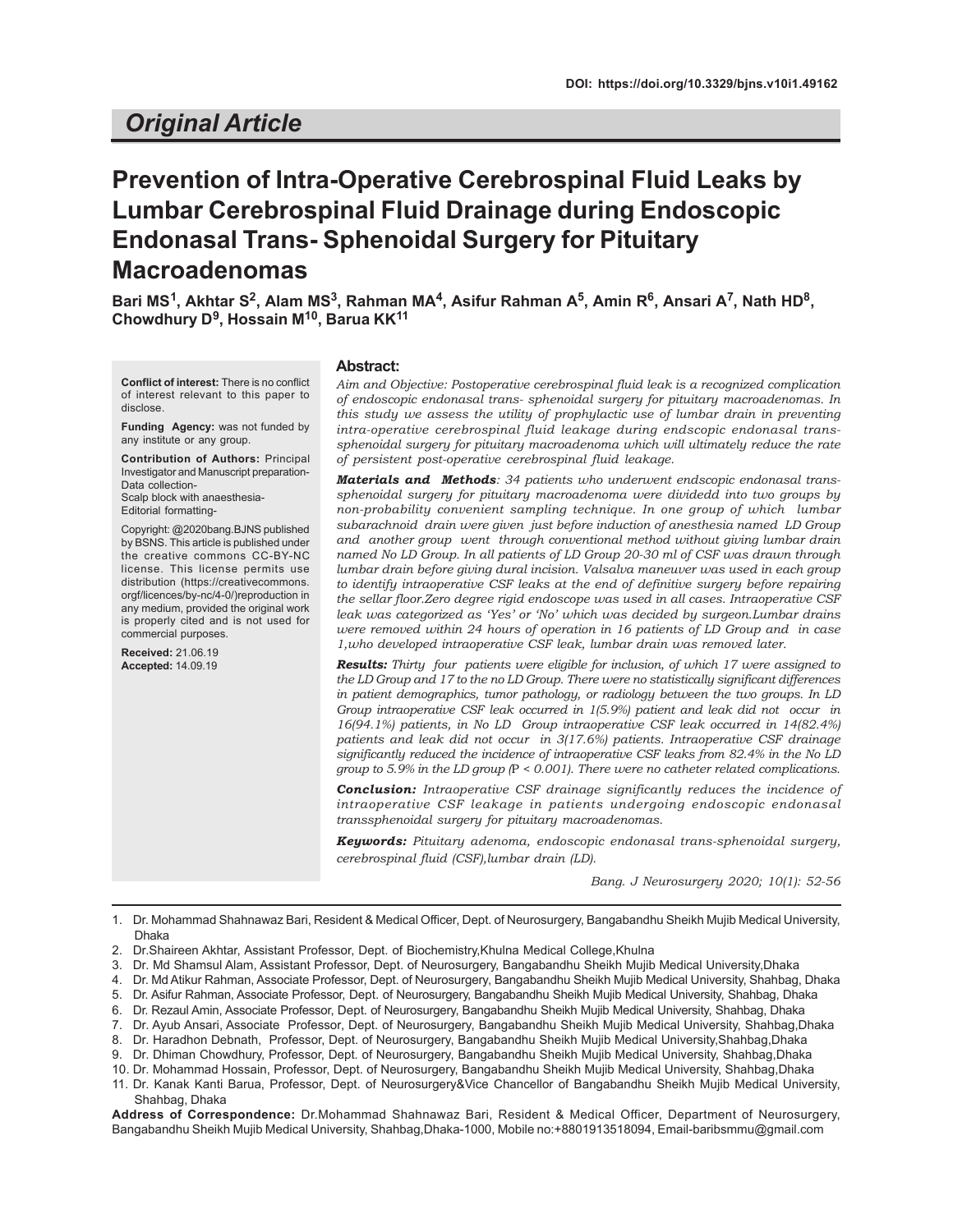### **Introduction:**

 Prevalence of pituitary adenoma is 16.7% .Pituitary adenomas have been classified into microadenoma (dimension<1 cm ) and macroadenoma (dimension> or = 1 cm ). Pituitary adenomas can be classified further as functional or non functional, depending on their hormonal activity in vivo. $(1,2)$ 

Surgery is the first line of treatment for nonfunctioning adenomas. Prolactinoma is the only functional adenoma for which medical treatment may be the primary treatment in certain cases. For other functional (GH or ACTH or FSH or LH or TSH secreting) adenomas treatment options primarily consists of surgery or radiation therapy  $(3)$  Options of surgical approaches for pituitary adenoma are transsphenoidal and transcranial. Pituitary gland is functionally outside the blood-brain barrier. Transsphenoidal approach is an extra arachnoid approach, requires no brain retraction,no external scar aside from where a fat graft is procured to use in sellar floor repair.<sup>(4)</sup>

The diaphragma sella forms the roof of the sella turcica. It covers the pituitary gland, except for a small opening in its center, which transmits the pituitary stalk. Arachnoid matter lies above the diaphragma sellae.An outpouching of the arachnoid protruding through central opening in the diaphragma sella into sella turcica in approximately half of the patients.This outpouching, if opened, represents a potential source of postoperative cerebrospinal fluid leakage.<sup>(5)</sup>During transsphenoidal surgery for pituitary tumors intraoperative CSF leak due to arachnoid tears commonly complicates the surgery, requiring meticulous dural repair to prevent postoperative CSF rhinorrhea and meningitis. Postoperative CSF leaks occur due to failure to recognize an intraoperative CSF leak or a failure of the primary repair of the sellar floor.<sup>(6)</sup> In recent years due to development of commercially available neuroendoscopic equipments endoscopic endonasal transsphenoidal pituitary surgery has become truly practical. General interest has grown noticeably because of the minimal invasiveness of this procedure.(7)

During endoscopic endonasal transsphenoidal surgery for pituitary tumors the rate of intraoperative CSF leak, by using IT(intra-thecal) fluorescein, was 61% overall,44% for tumors <2cm compared to 72% for tumors  $e^{\hat{i}}$  2cm and 35% for tumors < 1.5cm  $\frac{3}{4}$ " compared to 68% for eˆ1.5¾" cm.(8)Postoperative cerebrospinal fluid leak is a recognized complication of transsphenoidal surgery which occurred in 6% of cases. Postoperative CSF leaks were significantly more common when treating nonadenomatous disease (15.8%,P=.047 ) and when intraoperative leakage occurred (12.7%, P=.oo8).A high rate of postoperative CSF leaks were also observed following revision surgery (14.6%),probably because of increased incidence of intraoperalive leaks.(9)

Cerebrospinal fluid drainage through a lumbar drain during transsphenoidal surgery for pituitary macroadenoma reduces rate of intra-operative CSF leaks by diminishing tension on the arachnoid. Cerebrospinal fluid drainage through lumbar drain during transsphenoidal surgery reduced the rate of intraoperative CSF leakage from 41% to 5%.Intraoperative CSF drainage also reduced the need for operative repair of sellar floor from 32% to 5% and there were no significant catheter related complications.<sup>10</sup>

### **Materials and methods:**

**Study Type:** Controlled surgical interventional study.

**Place of study:** This study was carried out in the Department of Neurosurgery, Bangabandhu Sheikh Mujib Medical University, Dhaka, Bangladesh.

**Period of study:** March 2017-August 2018.

**Study population:** All consecutive patients underwent endoscopic endonasal trans-sphenoidal surgery in the departments of Neurosurgery, Bangabandhu Sheikh Mujib Medical University, Dhaka; Dhaka Medical College and hospital ;National Institute of Neuroscience and hospital ;Green Life Hospital Limited within the above mentioned period of time.

**Sample size:** Total sample size was 34 and 17 in each group.

**Sampling technique:** Non-probability convenient sampling.

**Inclusion criteria:** Patients with pituitary macroadenoma, evident in preoperative MRI of brain with contrast who undergo endoscopic endonasal trans-sphenoidal surgery.

**Exclusion criteria: Patients who underwent previous** trans-sphenoidal surgery or extended trans-sphenoidal approach or radiation therapy were .We also excluded patients with pre-existing CSF rhinorrhea and if there was minimal enlargement of sella with a large suprasellar mass on MRI and if histopathological report not consistent with pituitary adenoma.

Study procedure: Subjects were included after primary screening with inclusion and exclusion criteria and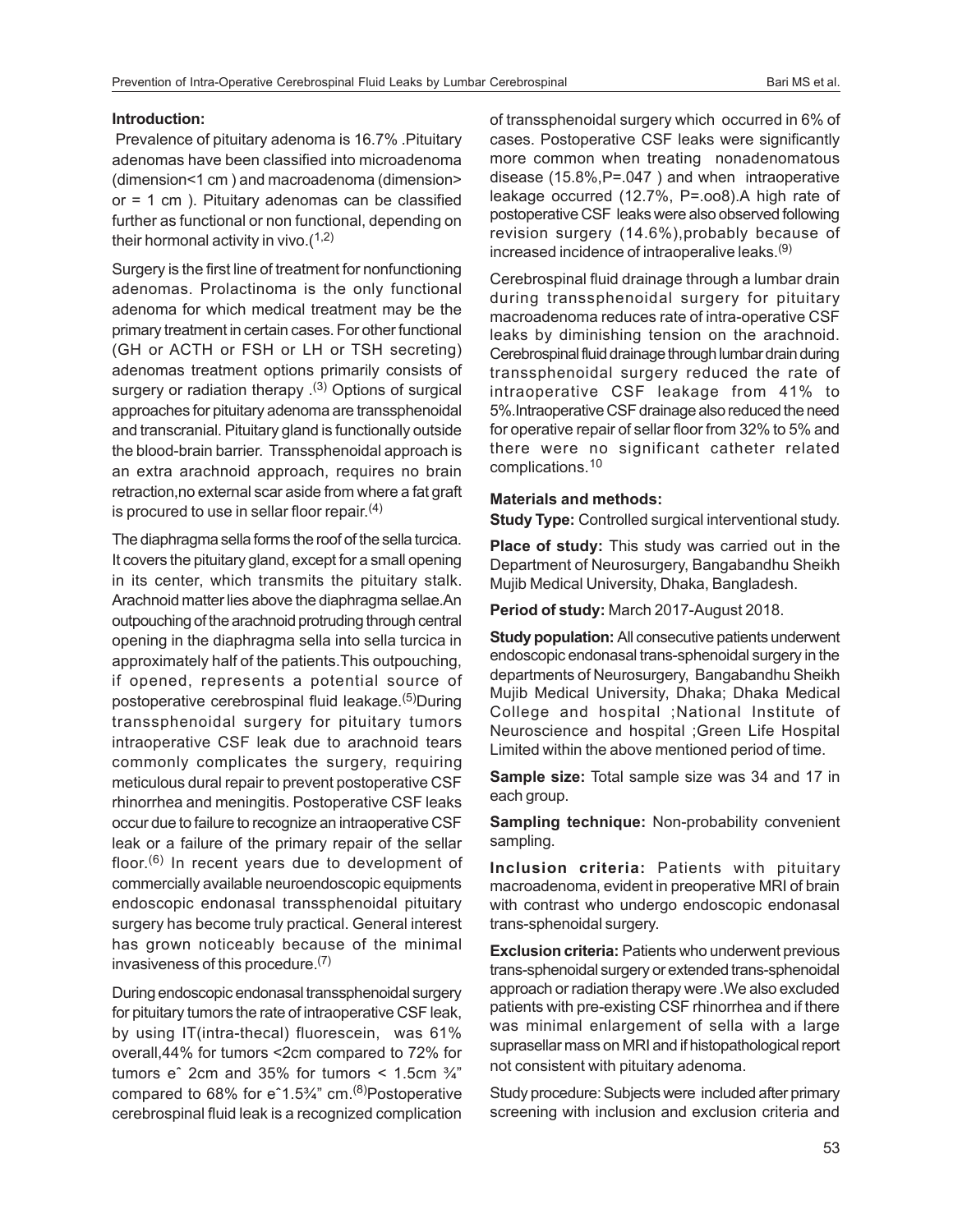then divided into two groups by non-probability convenient sampling technique. In one group of which lumbar subarachnoid drain were given just before induction of anesthesia named LD Group and another group went through conventional method without giving lumbar drain named No LD Group.Lumbar subarachnoid drains were given just before induction of anesthesia in either sitting or lateral decubitus position in the lower lumbar region.We did not encounter any difficulties in inserting lumbar drains. In all patients of LD Group 20-30 ml of CSF was drawn through lumbar drain before giving dural incision. Valsalva maneuver was used in each group to identify intraoperative CSF leaks at the end of definitive surgery before repairing the sellar floor.Zero degree rigid endoscope was used in all cases. Intraoperative CSF leak was categorized as 'Yes' or 'No' which was decided by surgeon.Lumbar drains were removed within 24 hours of operation in 16 patients of LD Group and in case 1 case,who developed intraoperative CSF leak it was removed later. Five patients were excluded from the study because histopathology reports were not consistent with pituitary adenoma. One patient was excluded from the study because operating surgeon was confused about intraoperative leak.No patient died during operation.Structured questionnaire was used to collect the necessary information. Informed written consent was taken from each participant or guardian before data collection.

Data processing and analysis: Data were processed and analyzed by using Statistical Package for Social Sciences (SPSS) for Windows version 22.0. Intraoperative CSF leaks were observed in both groups and comparison were done by Chi-square test to see the statistical significance( p-value <0.05).

### **Results:**

### **Table-I** *Distribution of patients according to age in two groups (n=34)*

| LD Group       | No LD Group p-value |       |
|----------------|---------------------|-------|
| $(n=17)$       | $(n=17)$            |       |
| $n\frac{6}{6}$ | $n\frac{9}{6}$      |       |
| 7(41.2)        | 6(35.3)             | 0.729 |
| 5(29.4)        | 9(52.9)             | 0.163 |
| 5(29.4)        | 2(11.8)             | 0.398 |
| 39.64±13.60    | 37.52±13.81         | 0.655 |
| $21 - 61$      | $22 - 65$           |       |
|                |                     |       |

Unpaired t test was done to measure the level of significance.

Table I shows that majority of the patients (41.2%) in LD Group were de30 years of age and in No LD Group majority (52.9%) of the patients were among 31-40 years of age.

| Table-II                                            |  |  |  |
|-----------------------------------------------------|--|--|--|
| Distribution of patients according to gender in two |  |  |  |
| groups (n=34)                                       |  |  |  |

| Gender | LD Group       | No LD Group p-value |       |
|--------|----------------|---------------------|-------|
|        | $(n=17)$       | $(n=17)$            |       |
|        | $n\frac{9}{6}$ | $n\frac{9}{6}$      |       |
| Male   | 12(70.6)       | 8(47.1)             | 0.163 |
| Female | 5(29.4)        | 9(52.9)             |       |
|        |                |                     |       |

Chi-square test was done to measure the level of significance.

Table II shows that male female ratio was 2.4: 1 in LD Group and 1:1.12 in No LD Group.

## **Table-III** *Preoperative mean BMI in two groups (n=34)*

| BMI ( $\text{Kg/m}^2$ ) | LD Group | No LD Group p-value               |       |
|-------------------------|----------|-----------------------------------|-------|
|                         | $(n=17)$ | $(n=17)$                          |       |
| Mean±SD                 |          | $24.94 \pm 3.63$ 26.30 $\pm 4.13$ | 0.317 |

Unpaired t test was done to measure the level of significance.

Table III shows that mean preoperative BMI in LD Group  $24.94 \pm 3.63$  (Kg/m<sup>2</sup>) and in No LD Group  $26.94 \pm 4.13$  (Kg/m<sup>2</sup>).

### **Table-V** *Distribution of patients according to co-morbidities in two groups (n=34)*

| Co-morbidities    | LD Group       | No LD Group p-value |       |
|-------------------|----------------|---------------------|-------|
|                   | $(n=17)$       | $(n=17)$            |       |
|                   | $n\frac{9}{6}$ | $n\frac{9}{6}$      |       |
| Hypertension      | 4(23.5)        | 6(35.3)             | 0.452 |
| Diabetes mellitus | 6(35.3)        | 2(11.8)             | 0.225 |

Fisher's exact test was done to measure the level of significance

Table V shows that in LD Group 4 (23.5%) patients and in No LD Group 6 (35.3%) patients were hypertensive and 6(35.3%) patients in LD Group and 2(11.8%) patients in No LD Group were diabetic.

### **Table-V**

*X-ray skull Lateral View findings of patients in two groups (n=34)*

|                           | LD Group       | No LD Group p-value |       |
|---------------------------|----------------|---------------------|-------|
|                           | $(n=17)$       | $(n=17)$            |       |
|                           | $n\frac{6}{6}$ | $n\frac{6}{6}$      |       |
| Anterior clinoid process  |                |                     |       |
| Normal                    | 17 (100.0)     | 14 (87.5)           | 0.485 |
| Eroded                    | 0(0.0)         | 3(12.5)             |       |
| Posterior clinoid process |                |                     |       |
| Normal                    | 8(47.1)        | 6(35.3)             | 0.728 |
| Eroded                    | 9(52.9)        | 11(64.7)            |       |

Fisher's exact test was done to measure the level of significance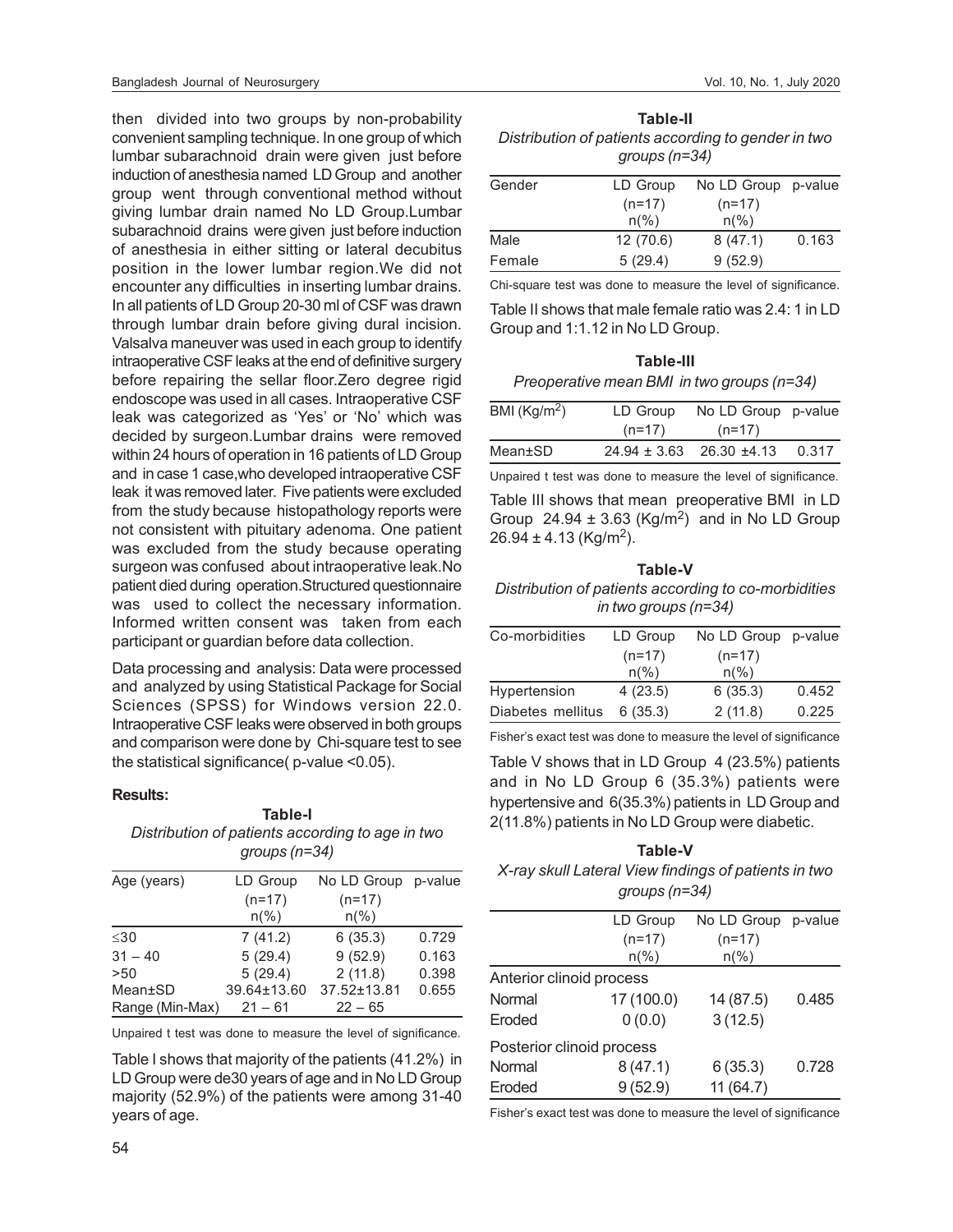Table V shows that in LD group anterior clinoid processes were normal in all patients, posterior clinoid processes were eroded in 9(52.9%) patients, in No LD Group anterior clinoid processes were eroded in 3(12.5%) patients, posterior clinoid processes were eroded in 11(64.7%) patients.

**Table-VI** *Size of the tumor in MRI of brain with contrast in two groups (n=34)*

|                                                      | LD Group                   | No LD Group p-value        |       |
|------------------------------------------------------|----------------------------|----------------------------|-------|
|                                                      | $(n=17)$<br>$n\frac{9}{6}$ | $(n=17)$<br>$n\frac{6}{6}$ |       |
|                                                      |                            |                            |       |
| Anterior-posterior $20.83 \pm 5.29$<br>diameter (mm) |                            | $23.06 \pm 4.97$           | 0.357 |
|                                                      |                            |                            |       |
| Width (mm)                                           | $25.62 \pm 8.41$           | $23.87 \pm 5.17$           | 0.193 |
| Cranio-caudal<br>diameter (mm)                       | $24.75 \pm 9.98$           | $22.55 \pm 9.52$           | 0.610 |
| Volume of the<br>tumor $(cm^3)$                      | $7.04 \pm 4.55$            | $7.72 \pm 3.99$            | 0.602 |

Mann-Whitney U test was done to measure the level of significance

Table VI shows that mean volume of tumor in LD group  $7.04 \pm 4.55$  cm<sup>3</sup> and in No LD Group was  $7.72$  $± 3.99$  cm<sup>3.</sup>

### Table-VII

Distribution of patients according to intraoperative cerebrospinal fluid leak in two groups (n=34)

| Intraoperative   | LD Group       | No LD Group p-value |         |
|------------------|----------------|---------------------|---------|
| cerebrospinal    | $(n=17)$       | $(n=17)$            |         |
| Fluid (CSF) leak | $n\frac{9}{6}$ | $n\frac{9}{6}$      |         |
| Yes              | 1(5.9)         | 14 (82.4)           | < 0.001 |
| No               | 16(94.1)       | 3(17.6)             |         |

Chi-square test was done to measure the level of significance

Table VII shows that in LD Group intraoperative CSF leak occurred in 1(5.9%) patient and leak did not occur in 16(94.1%) patients. This table also shows that in No LD Group intraoperative CSF leak occurred in 14(82.4%) patients and leak did not occur in 3(17.6%) patients.

### **Dicussion:**

Gondim et al., $(11)$  stated that the goal of transsphenoidal surgery for pituitary adenomas is maximal resection of tumor to decompress the optic apparatus while preserving endocrine function. Postoperative outcomes after surgery for pituitary adenomas are intimately related to the extent of resection because it allows remission of hormone excess in functional tumors, while delaying recurrence in nonfunctional tumors.Currently endoscopic transsphenoidal pituitary surgery has become a preferred alternative option because of its advantages of improved visualization and minimal invasiveness, which allows surgeons to gain access to central skull base lesions.<sup>(12)</sup>Jakimovski et al.,<sup>(8)</sup> stated that, during endoscopic endonasal transsphenoidal surgery for pituitary tumors the rate of intraoperative CSF leak, by using IT(intra-thecal) fluorescein, was 61% overall, 44% for tumors <20 mm compared to 72% for tumors e" 20 mm. We excluded tumors >40 mm in any dimention in our study.

Shiley et al., $(9)$  showed that postoperative cerebrospinal fluid leak is a recognized complication of transsphenoidal surgery and postoperative CSF leaks were significantly more common when intraoperative leakage occurred (12.7%, P=.oo8).Insertion of the lumbar drain may be theoretically problematic in obese patients, where localization of the interspinous space may be difficult, especially if fluoroscopy is avoided. In such patients, Jonathan et al. (13) advocate catheter insertion following induction of general anesthesia, which allows administration of an intravenous muscle relaxant that may facilitate easier insertion of the lumbar drain. Despite the fact that most of their patients had elevated BMI values, they did not encounter any difficulties in inserting lumbar drains in overweight patients. Mehta et al., $(10)$  did not encounter any catheter related complications.We also did not encounter any difficulties in inserting lumbar drains.

Mehta et al.,  $(10)$  recommended the use of a lumbar subarachnoid catheter to drain CSF intraoperatively during transsphenoidal resection of pituitary macroadenoma. They concluded this from their study of 114 transsphenoidal microscopic surgeries for pituitary macroadenomas performed without intraoperative CSF drainage comparing with findings from 44 miccroscopic surgeries for pituitary macroadenomas in which CSF was drained through a lumbar subarachnoid catheter. They found a dramatic decrease in the intraoperative CSF leak rate from 41% to less than 5% in patients who underwent intraoperative drainage of CSF through lumbar subarachnoid catheter. They described that lumbar CSF diversion reduces the turgor of the suprasellar arachnoid that is typically expanded in pituitary adenomas and makes it less susceptible to tearing